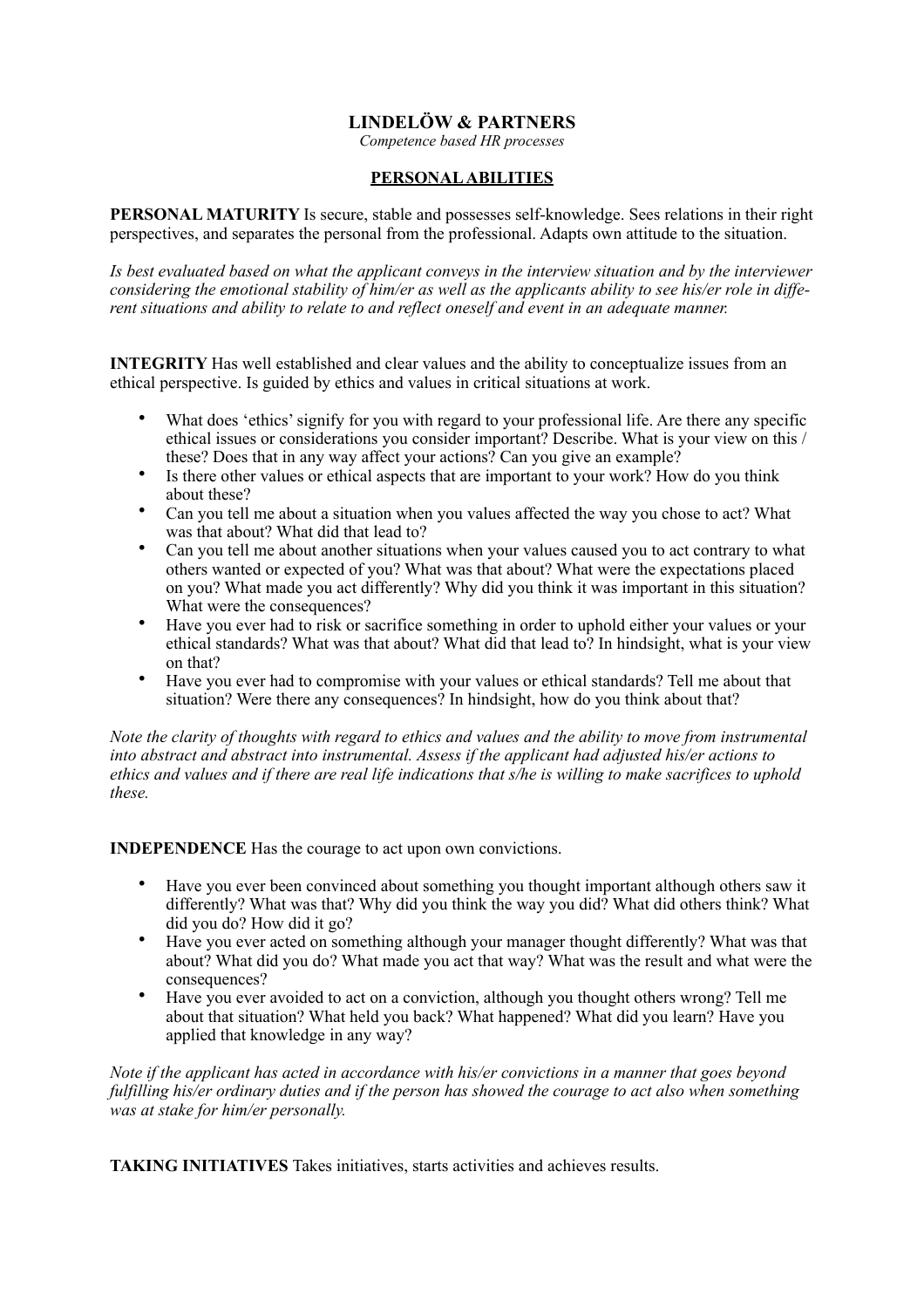- Are you one to move things forward to make things happen or are you more easygoing? Could you tell me about a situation when you moved things forward to make something happen? What was the situation? What did you do? How did it go?
- Can you tell me about a difficult problem you had to solve? What were the circumstances? What did you do? What was good about the way you handled the situation? Is there something you could haver done better?
- Have you ever taken an initiative beyond the ordinary? Tell me about one such situation. How did that work out? What feedback did you get from others?
- Have you ever failed to take action when you should have? What was that about? What made you not take action in that situation? What were the consequences?

*Just as with regard to 'personal maturity' this competence can often be assessed in connection with other competencies, but the above mentioned questions may be used to add information when other examples contribute insufficient information. Note the extent to which the applicant describes his/er own initiatives, especially when these go beyond fulfilling the normal expectations placed on him/er. Be careful to note what the applicant does, not what the team does. Evaluate if the initiatives are suitable within the framework of what one seeks to achieve and if they lead to actual results.* 

**AUTONOMOUS** Takes responsibility for own task. Structures own ways of tackling problems and pushes own processes through.

- What kind of responsibilities do you have in your work today? How do you handle this? How much would you say you need to check with or ask others in order to be able to move forward? Can you illustrate this with an example?
- Describe a major task or project you have been responsible for? What did that entail? How did you work with that? Did you meet any obstacles? What did you do then? How did it go?
- Have you ever started something you did not finish? What was that? Why did it turn out that way? What control did you have over that? Could you have done anything differently in order to achieve a different result? Why did you not do that?

*Note if the applicant assumes or resists responsibility and if there is an assertiveness so that s/he does not need the support from others beyond what seems reasonable considering his/er role. Note also if there are real life indications of an ability to structure and adress a task and achieve results, and if so consider the complexity of the task.* 

**FLEXIBLE** Adapts easily to changed circumstances. Able to quickly change own views and approach.

- Have you needed to go through any major changes in relation to your work or work situation? How did you feel about that? How did you deal with it? How did that work out?
- Tell me about a change at work you viewed as negative? What was it? Why was it not positive in your view? How did others see it? How did you deal with it?
- Describe a situation when you had to change your view on something or your way of working radically? How did you react? How did you go about making that change? Are you satisfied with the way it worked out?

*Note if the applicant has been in situations characterized by substantial change and has been challenged with regard to this competence or if the level of change falls within the range of what has to be expected anywhere. Positive assessment is made when when the applicant gives real life examples of successful adjustments and proactive behavior leading to good results as well as the applicant spontaneously expressing a constructive attitude to change.* 

**STABLE** Remains calm, stable and controlled when under pressure. Keeps a realistic perspective on the situation and focuses on the right things.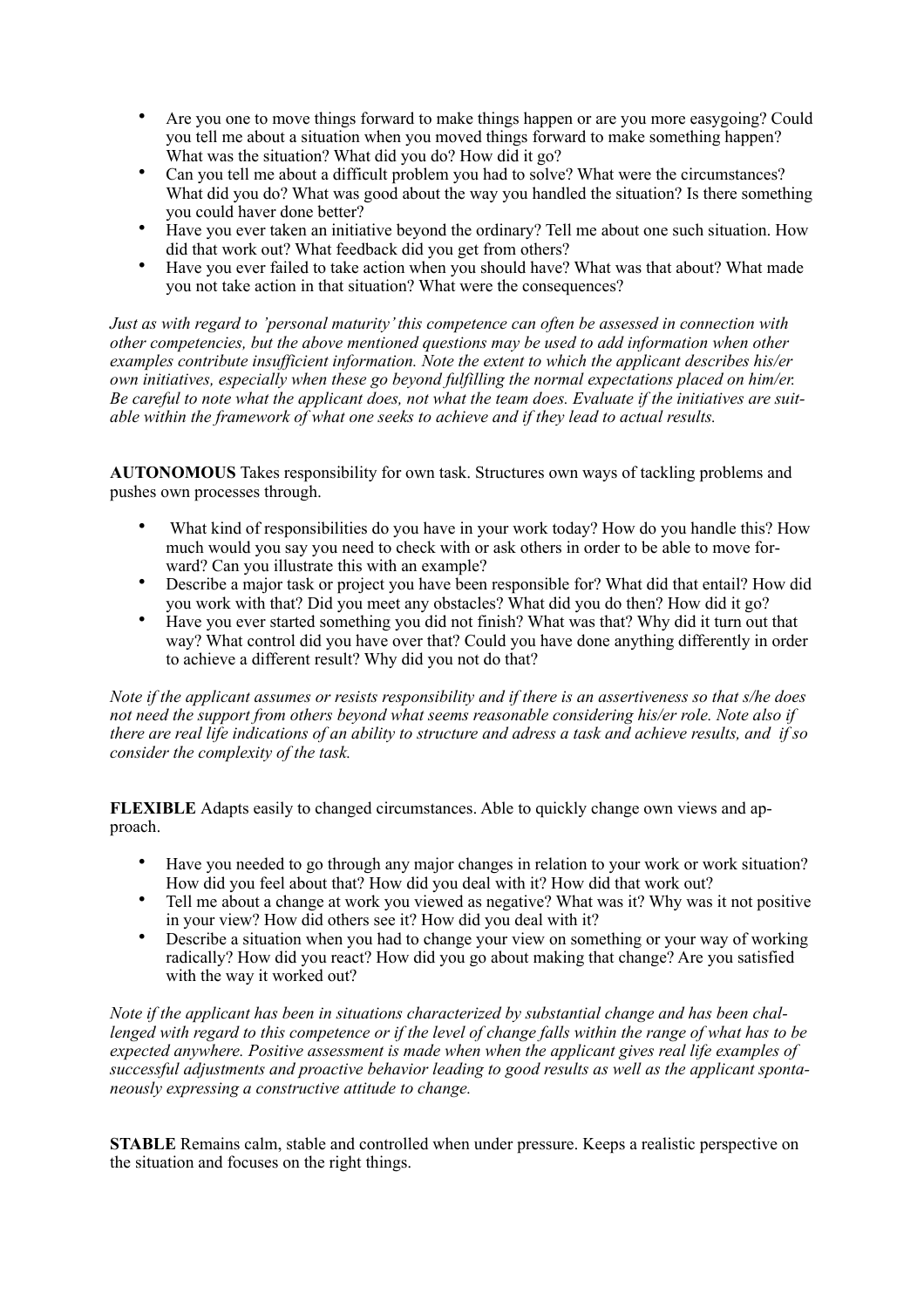- In what way is your current work stressful? What is it like when it is at its worst? How did you handle it the last time that happened? How did that work out for you?
- Have you ever been in a situation when it felt like everything got messed up at the same time? How did that situation arise? How did you deal with that? Is that typical for you?
- Tell me about when you last had a work overload. How did that affect you? How did you prioritize between different tasks/projects? How did that work out?
- Which is the most pressing/difficult situation you have been in? How did you react? What did you do? How did it work out? What did you learn from that?

*Note if the applicant has been in more stressful/pressing situations that what is commonly expected and if this has occurred during briefer or longer periods of time as this can affect energy levels. Positive assessments are made if the applicant gives real life examples of good ability to adjust and proactive behavior that has led to desirable results in situations that may be considered acute or difficult and if the applicant spontaneously expresses a constructive attitude.* 

**FOCUSES ON GOALS AND RESULTS** Works to achieve goals and focuses on results. Is directed by goals and results when planning, making priorities and in action. Changes direction when goals are revised.

- Which goals are you currently working to achieve? How were they set? How do you make sure they are achieved?
- Which of your goals is the hardest to achieve? How do you work towards that? Which has been the toughest challenge? How have you worked your way around that? How is it going?
- Have you ever failed to achieve something you had set your mind to? What was it? Why did it not work out? Is there something you should have done but did not do? Why didn't you?
- Have you ever been allocated goals or targets you have considered unrealistic or misdirected? What was it? What was your reasoning? How did you act in that situation? What was the result?

*Note the level of the examples here, but also the extent to which this way of thinking permeates the interview and if the applicant spontaneously refers to goals and results. Positive assessments are made if the applicant shows an understanding of the value of measurable goals and allows this to affect his/ er approach to work as well as having a history of achieving ambitious goals.* 

**PERFORMANCE ORIENTED** Sets high goals and works hard to attain them. Is job focused and actively seeks challenges. The work brings personal satisfaction.

- Tell me about a goal you have set for yourself. Tell me about a goal you have set for your group/unit/organisation (if applicable). Would you consider them conservative or ambitious? Is that typical for you?
- Which is your biggest challenge at work now? In what way are you addressing it? What results have you achieved so far?
- In what way are you trying to develop and learn new things? What are you doing to achieve this? Is there something you would like to develop, but don't? Why is that?
- What would you like to achieve in your work and in your career? What is your time perspective on that? What are you doing to achieve that? What are you sacrificing to achieve that? What are you not prepared to sacrifice? How are you making sure you get the balance right? Has it ever been a problem to strike that balance? What happened? What did you do? How did that work out?

*Note how ambitious goals the applicant sets, what time perspective s/he uses and to what extent s/he actively works to achieve set goals. Ambitious goals and a long term perspective merits higher ratings given a reasonable balance or consideration regarding other areas of life. Goals need not be formu-*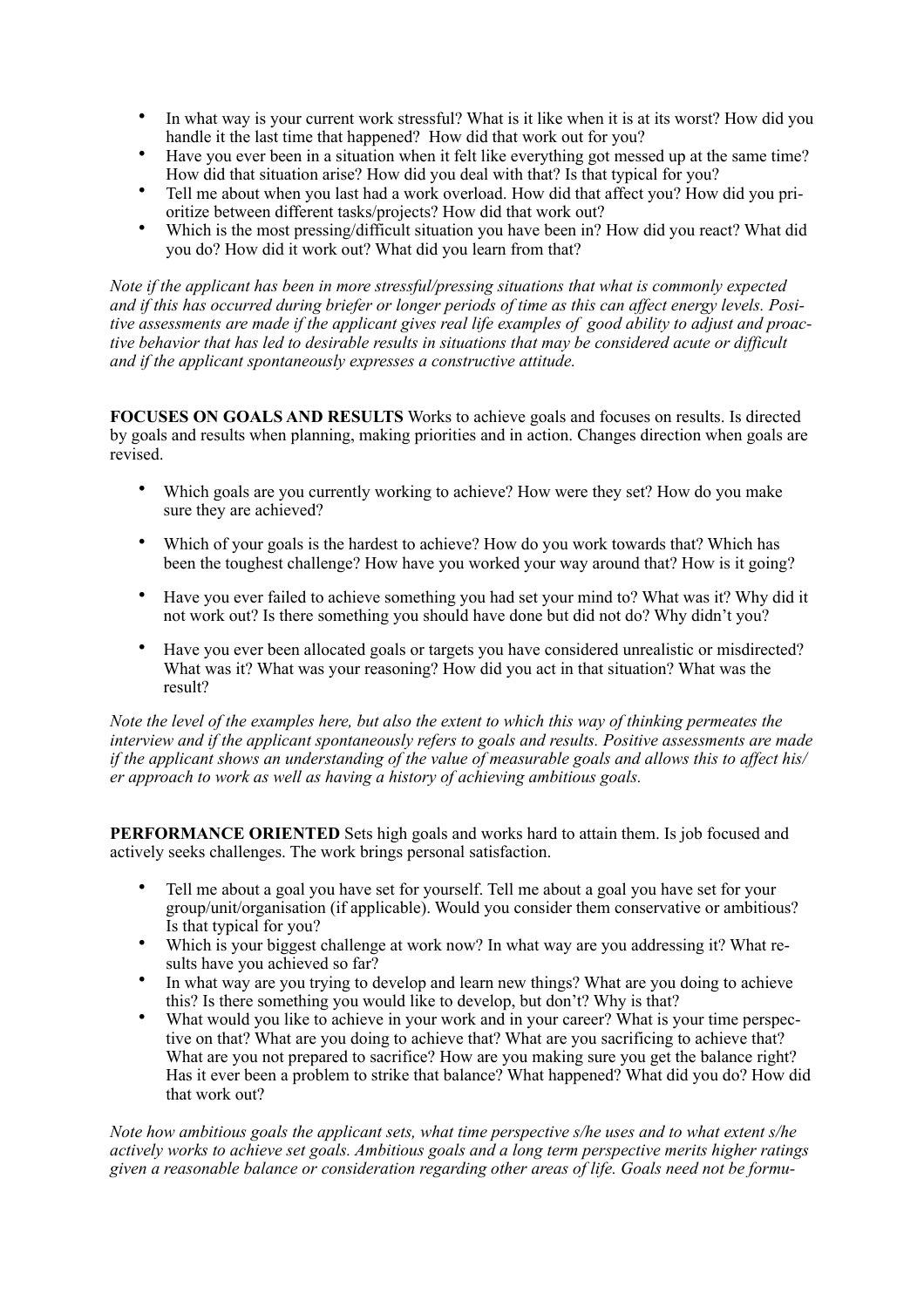*lated in terms of career, but may also consider results one wishes to achieve and the interviewer should note what are the driving forces (motivators) underpinning the performance orientation.* 

**ENERGETIC** Has the ability to work hard and spend time, energy and commitment on the job.

- How many hours did you work last week? Is that typical for you? What do you consider a reasonable work load? Are the demands currently placed on you reasonable?
- Tell me about a situation when you had to do that bit extra? Why was that? What did you have to do to manage? How was that for you?
- Have you ever been in a situation when the work load was simply too demanding? How was it then? Why had that situation arisen? How did it affect you? How was it resolved?

*Note if the applicant has been in especially pressing situations and if this has persisted over time as this may effect the applicants energy level. Positive ratings are made if the applicant gives examples of engagement beyond the ordinary during reasonable, but demanding, periods and the applicant expresses a positive attitude to this. Also note how the applicant describes work situations in other contexts, especially if the person expresses a genuine interest and engagement in his/er work.* 

**STAMINA** Remains motivated and efficient despite setbacks and disappointments. Works until projects are ended or results achieved.

- Tell me about a disappointment at work? What were you thinking when it happened? How did you (re)act? How did you move on from that?
- Have you ever been questioned or criticized at work? What was that about? Who expressed this to you? What was your response? How did that work out?
- Have you ever lost your motivation at work? What happened? Were there other things affecting you at that time? How did you handle it?
- Have you ever turned a failure into a success? What had happened? How did you adress that situation? What was it that made you (re)act in that way? How did that situation evolve?

*Positive ratings are made when the applicant can give real life examples of behavior that turns disappointments or challenges into positive outcomes. The rating should be proportional to the size of the challenges, how proactive the applicant has been in order to adress them and the results s/he has achieved given the circumstances.* 

#### **SOCIAL ABILITIES**

**ABILITY TO CO-OPERATE** Works well with other people. Relates to them in a sensitive way. Listens, communicates and solves conflicts constructively.

- In what way do you depend on each other in your work group today? How to you collaborate? How do you feel about this? What role do you take in this group? Why do you think that is? What feedback have you received regarding the way you collaborate/work with others?
- Do you do anything to enhance the relationships in your work group? What is it that you do? What kind of response have you received? Is there something you should be doing, but aren't? Why is that?
- Have you ever been in a situation when a work relationship was not good? What happened? What did you do? How did that work out?
- Have you ever had to work with somebody you found it difficult to work with? Tell me about that situation. What made it difficult? How did you handle it? Can you be specific? How did it go?

*Positive ratings are made partly based on the applicants behavior in the interview situation, if the person has a positive and responsive manner, listens, is receptive and is seen as open and accommodating. It is also based on a documented awareness of the nature of relationships at work and on real life,*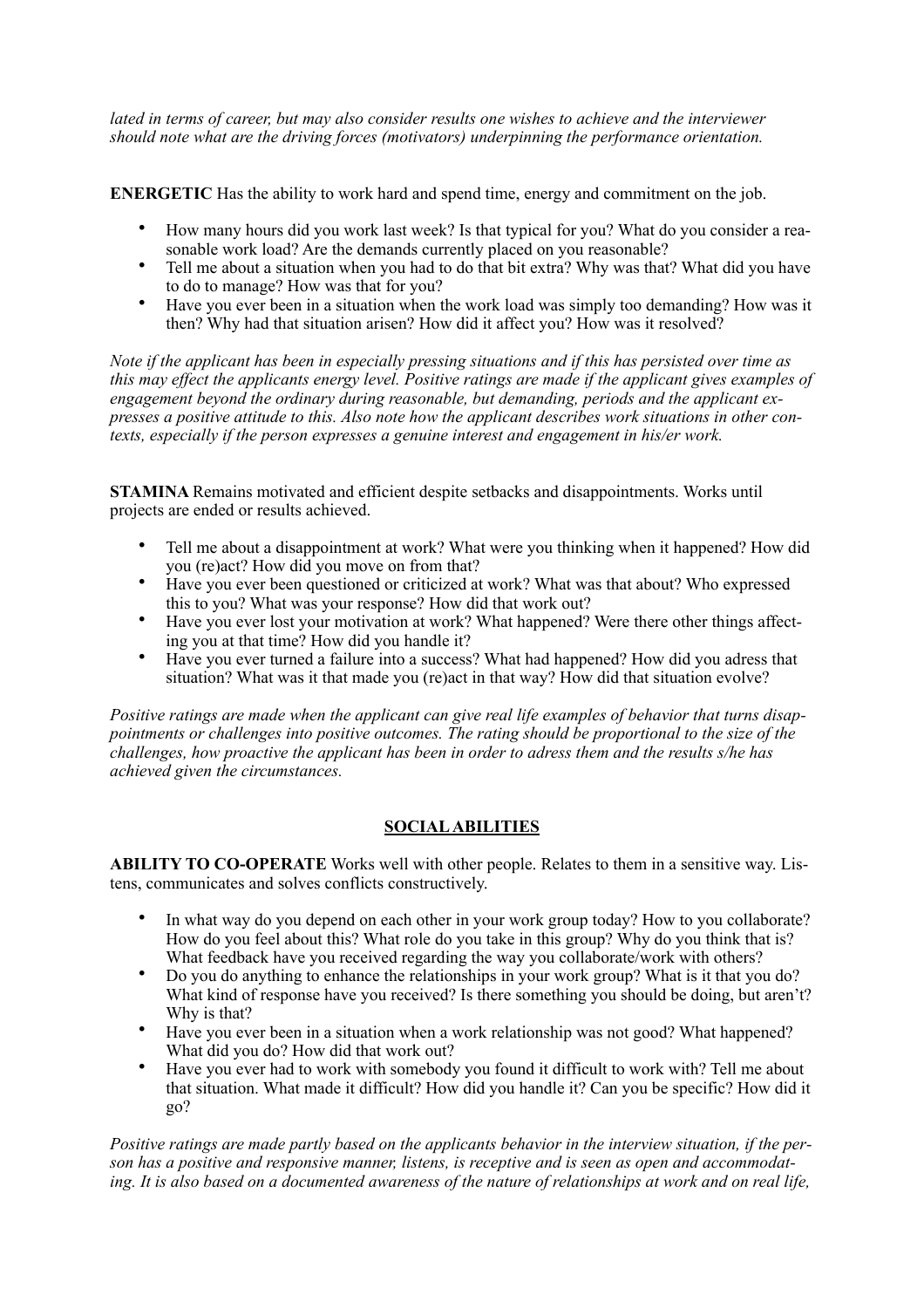*positive steps the applicant takes to strengthen these as well as on constructive handling of difficulties in relationships.* 

**RELATIONSHIP BUILDING** Is outgoing and socially active in professional contexts. Makes new contacts and maintains and strengthens relationships that add to work performance.

- What kind of work relationships do you have beyond your immediate group. How do you maintain them? How does that work for you? Which of them give you the most in return? Which give you the least?
- How do you use your network to reach your goals? Tell me about a specific situation when this happened. What were the circumstances? How did you go about it? How did it work out?
- Tell me about a situation when you had to make new contacts or build a new network at work? Why was that? How did you go about it? Did it work out?
- Have you ever needed to build new relationships/a new network, but found that it was challenging? What made it difficult? What did you do to adress that? How did it go?

*Positive ratings are based on experiences where this has been an accentuated feature and demanded a proactive behavior which the applicant has upheld and which has led to positive results.* 

**EMPATHY** Has the ability to take someone else's perspective or situation without taking over that person's feelings.

- Tell me about a situation when you had to deal with somebody who was going through something difficult? What happened? What was your role? What did you do? How was that for you? What was the result?
- Have you ever met anybody in an acute situation or in emotional distress? What had happened? What did the person do/how did the person behave? What did you do? How did it affect you? What happened then?
- Has somebody told you something that was important to that person, but that was difficult for you to hear? What was that? How did you handle it?

*Positive ratings are made partly based on the applicants behavior in the interview situation, if the person is perceived as receptive and has the ability to listen. It is also based in indicators that the person is available and receptive to the needs of others and has an ability to set aside ones own perspective while not losing sight of it.* 

**VERBAL COMMUNICATION** Speaks clearly, eloquently and engagingly in meetings one-on-one as well as in small and large groups. Listens, is receptive to the counterpart and adapts to the situation.

- In what kind of situations at work do you make presentations? How many listen to these? Are they internal or external? How do you experience these situations?
- Tell me about a recent presentation of yours. Take me there. What were you trying to achieve? What could you have done better? What response did you get?
- In what kind of situations at work do you need to convince or influence others? Describe when you last managed to convince somebody about something that was important to you. How did you go about that? Is that how you usually act when you try to influence others?
- What feedback do you receive as a listener? Do others come to you to discuss things? Who is it that comes to you? What are the issues/questions they come with? Who is it that do not come to you? What issues/questions is it that they do not come to you with?

*Positive ratings are based on how the applicant communicates in the interview situation, above all if s/ he is clear, well spoken and engaging to listen to as well as if s/he listens to and communicates with the interviewer in an appropriate manner, adjusts his/er communication to different contexts and has achieved good results when speaking to larger groups.*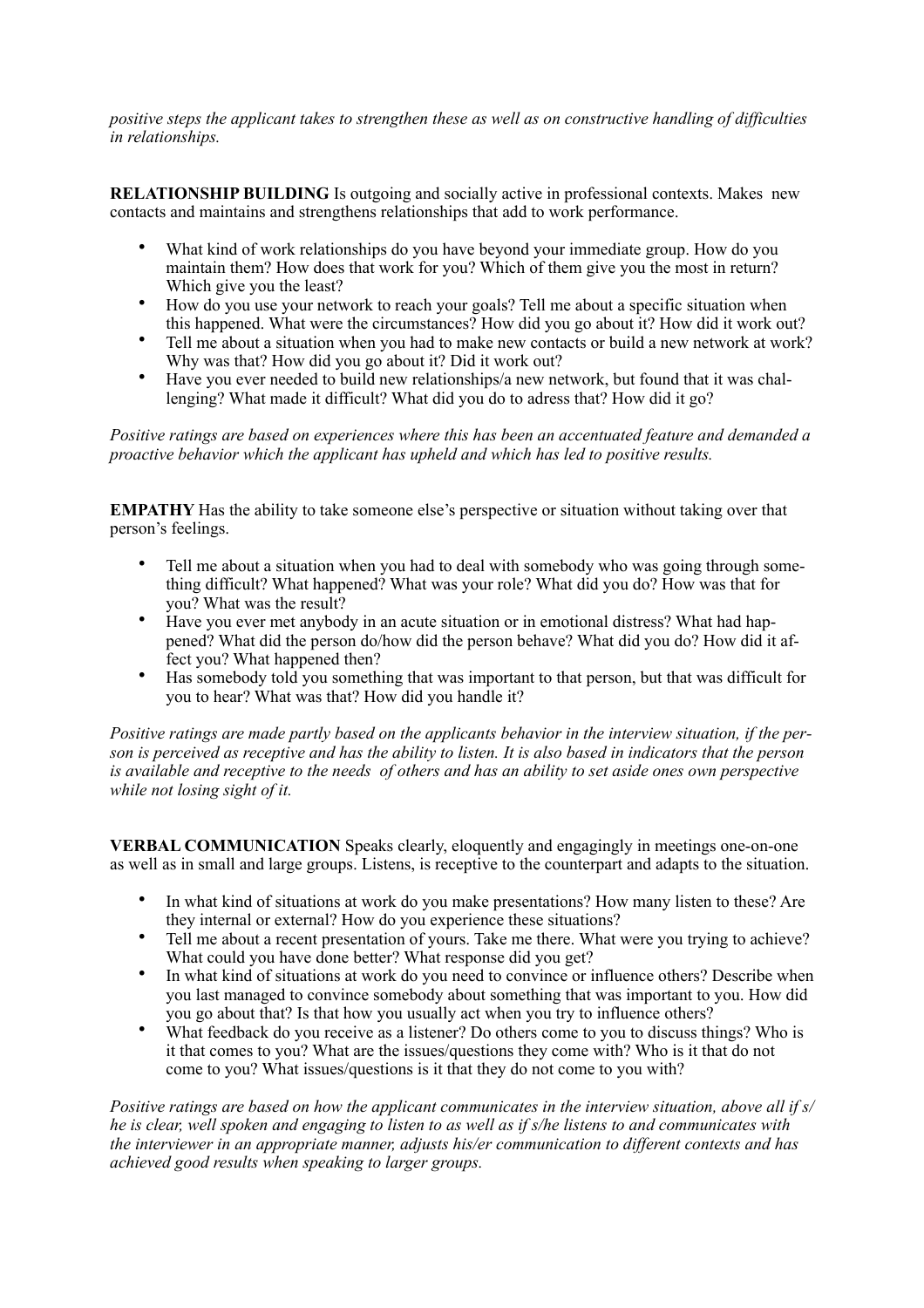**PEDAGOGICAL ABILITY** Has a good understanding of how people learn och individual differences in this respect. Adjusts the message to the recipient.

- What do you consider important when seeking to convey a message or teaching? Is this based on any theories? What kind of experiences do you base this on? To what extent do you consider perspective of the recipient? Can you expand on this? Can you give an example?
- How do you do this when working with a group where individuals differ? Do you have any such experience? Can you describe how you did? How did it go?
- Have you ever met a particular challenge in this area, somebody who was not motivated or found something especially difficult? What was your analysis of the situation or of that person? What did you do? How did that work out?
- Have you ever failed to get through to somebody? What were the circumstances? What different ways did you try? In your own analysis, why did it not work?

*Positive ratings are based both on how the applicant communicates in the interview situation and how advanced the examples presented are. Note understanding, insight and awareness of peoples different abilities and needs and the applicants ability to translate this into constructive adjustments.* 

**LOYALTY** Expresses a positive attitude towards the job, the business and/or the organisation. Acts in accordance with decisions taken, business plans, goals, policies and guidelines. Brings forth criticism only within the correct contexts or directly with concerned parties or own superior.

- Has there ever been a decision or policy you found it hard to follow? Tell me about that situation. Why was that? What did you do? How did that work out?
- Have you ever felt you needed to pursue something although your manager/superior viewed it differently? What was that about? How did you do it? What did that lead to?
- Have you ever felt you needed to take a fight for something in your working life? What was that? How did you go about it? What happened?

*Indications of lack of loyalty can surface at any point in the interview. The interviewer needs to listen carefully and rate spontaneous negative comments, especially when these are not based on facts, unreasonable or do not take into account different perspectives. This does not include negative comments regarding matters where the applicant has noted irregularities or malpractices, but only such comments when they are ill considered, based on self interest or fail to take inte account the wider picture. Ratings then need to take into account how the applicant moves forward with a complaint. Positive ratings are based on criticism that is put forward with understanding for the perspectives of others, objectively and in the right context. Negative ratings are made when the applicant expresses criticism in the wrong context, for reasons of self interest or in a one sided manner.* 

**SERVICE MINDED** Is calm, attentive and forthcoming. Has an interest, will and ability to help others and strives to deliver solutions.

- In what kind of situations do you need to support or help others? How big is that part of your work? How do you experience those situations?
- Tell me about when somebody last came to you for help. What were the circumstances? What did you do? What was the result?
- Have you ever felt somebody was unreasonable in their request for help or assistance. What situation was that? In what way was it unreasonable? What did you do? How did that work out?
- Has anybody ever been unfriendly or difficult to you in this kind of context? In what way? How did you react? How did that work out?
- Have you ever been irritated or lost your temper when somebody has placed demands on you in this kind of context? Tell me about that occasion. What was that about? What made you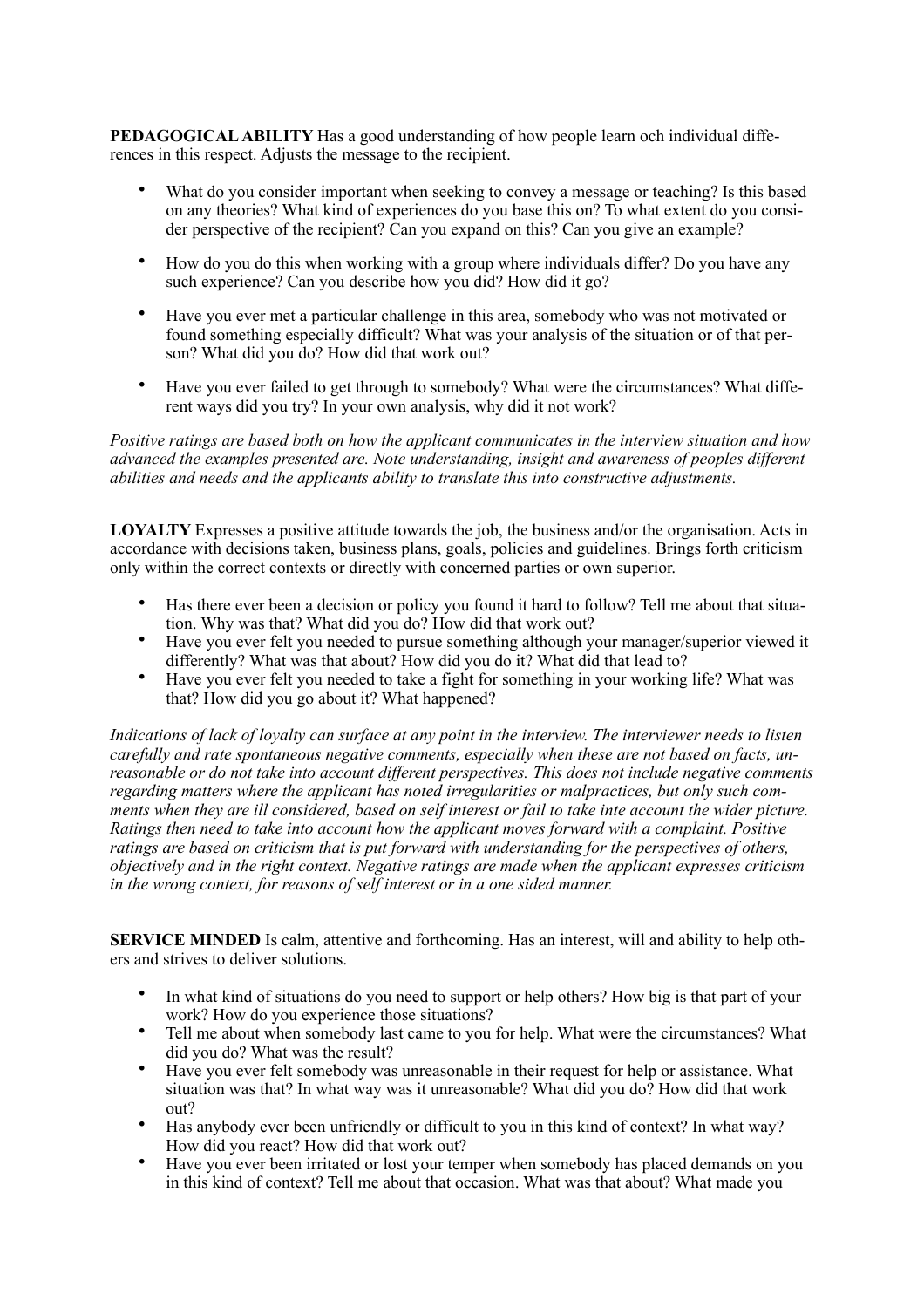irritated? To what extent did you express that? What did you do? What reaction did you get? What happened after that?

*Positive ratings are supported by the applicant viewing it as part of his/er role to give service to otter's and having a positive attitude to this. This should be confirmed with with convincing, real life examples of support and help provided by the applicant and ability to deliver good service and handling difficult individuals without allowing own emotions to be expressed in a manner that undermines the purpose.* 

**CONVINCING** Is capable of influencing and convincing others. Can make others change opinion or behavior.

- In what kind of situations at work do you need to convince or influence others? How do you experience these situations? How would you describe your strengths with regard to this? Can you see ways in which you could improve this?
- Tell me about when you last managed to sway somebody's opinion regarding something that was important to you? How did you do it? Is this typical for you?
- When did you last try to influence a group on a certain matter? What was that about? How did you do it? How did it go?
- In what kind of situations are you responsible for negotiating? Tell me about a specific situation - how did you go about it? How did that work out
- Tell me about a situation when you did not get it your way. What was that about? How did you try to sway the discussion? What made it go the other way?

*Positive ratings are based on how the applicant communicates and seems convincing in the interview situation and on real life examples of situations where the applicant has influenced or convinced others and achieved positive results. This is further strengthened if the situations have been demanding or if matters where the applicants has managed to sway opinion have been important. Consideration is also made for how appropriate the manner in which the applicant achieves this is, considering the circumstances.* 

**CULTURAL AWARENESS** Values diversity and understands how background, culture and group identities affect oneself and others. Has the ability to take this into account when decisions are made and modus operandi chosen.

- To what extent do you have contact with people of a different cultural background in your work today? In other parts of your life? Are you in contact with any sub-cultures? In your life in general? Have you had such contacts earlier? In what way and to what extent? What have you learned from that? In what way has that been useful for your work?
- Tell me about a situation when cultural differences played a part in a work situation. What was that about? What did you do? How did it go?
- Have your experiences within this area affected the way you act? In what way? What is it that you do differently? What effect does that have?
- Have your experiences within this area ever affected a decision you made? What was that about? What was your thinking then? How do you think about it now? Have you been able to apply this insight in any way?
- Have you ever found yourself to be part of the minority or been the stranger in any context? How was the for you? How did you (re)act in that situation? What was the effect of that?

*Positive ratings are based on knowledge and awareness of similarities as well as differences, a positive attitude to these, an understanding that differences can enrich and a documented ability to turn this to an advantage.* 

# **LEADERSHIP ABILITIES**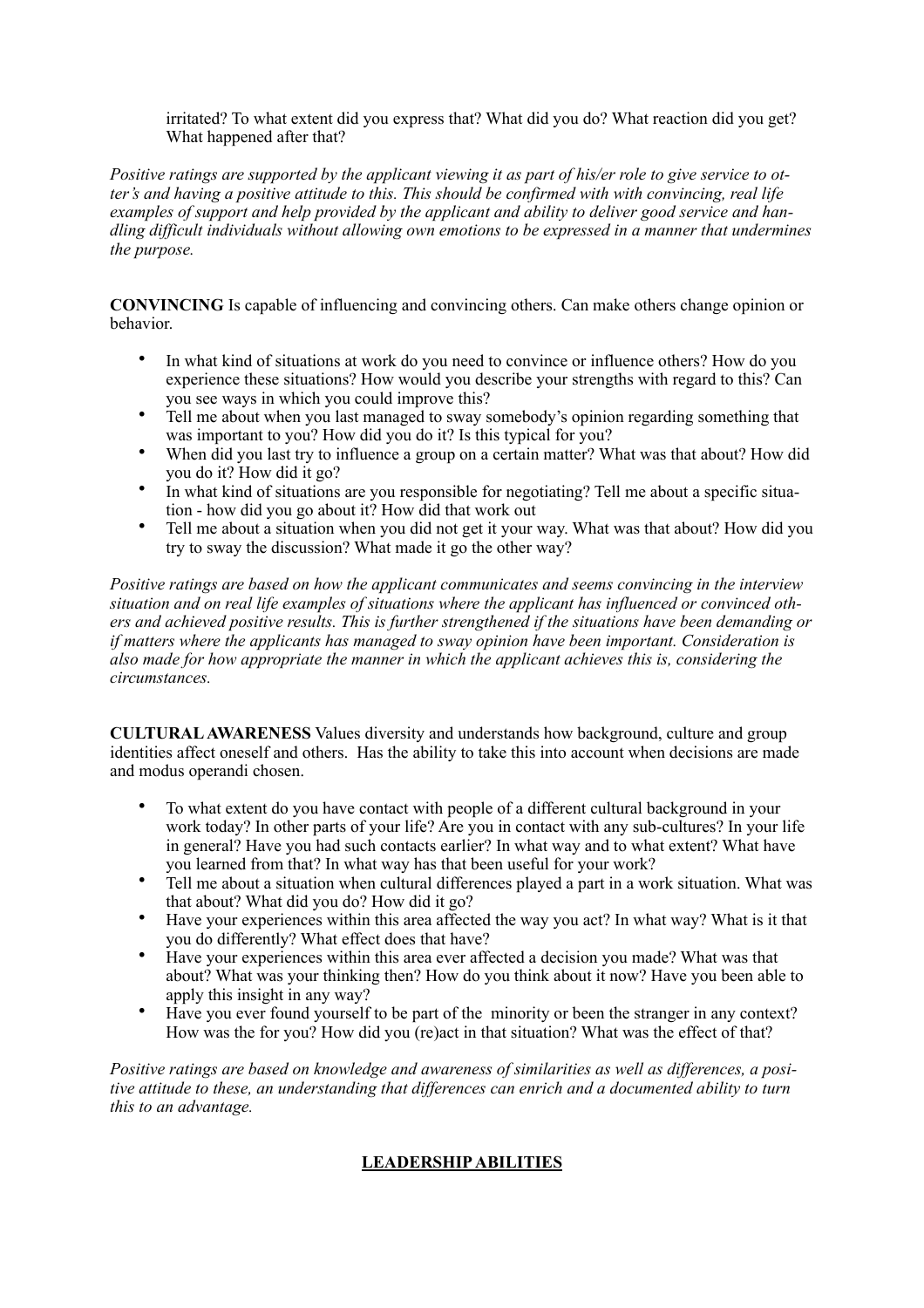**LEADERSHIP** Leads, motivates and authorizes others in order to achieve common goals in an efficient way. Co-ordinates groups and becomes a reference for others. Creates commitment and participation.

- What experiences do you have of co-ordinating the work of others? Leading others? Having managerial responsibilities?
- Can you tell me about a situation when you co-ordinated a group's work? What were the circumstances? How did you go about it? Which was the biggest challenge? How did you adress that? What feedback did you receive?
- How do you do to motivate others? Tell me about such a situation. What were the circumstances? What did you do? What was the effect?
- Have you ever had an employee who was underperforming or had other difficulties? How did you realize what was going on? What did you do to adress that? How did that work out?
- Have you ever been responsible for a group which was underperforming or had other difficulties? What happened? What did you do to resolve that? How did that work out?
- How do you work to develop others/make others grow? How do you follow up on that? Does it generally work well? Can you tell me about a situation when it did not work so well?

*This can be difficult to rate if the applicant lacks leadership experience. In that case the interviewer must allow judgement to be pending and consider the underlying abilities of thew applicant as opposed to real life examples. For those with leadership experience positive ratings are based on real life indicators of well considered, responsive, proactive actions that have generated good results.* 

**CLARITY AND DISTINCTIVENESS** Communicates in a clear way. Makes sure that information gets through and that expectations are understood by all concerned parties. Reminds and follows up.

- Are there situations when you need to explain complex matters to others? Tell me about such a situations. What were the circumstances? How did you go about doing it? How do you know you got the result you wanted?
- How do you do to make sure your message is received? Can you describe an actual situation? Did it work?
- How do you do to make sure a message is not forgotten? Can you give an example?
- Have you ever worked with somebody when communicating was especially challenging? Tell me about that situation. Why was that? How did you read the other person? What did you do? Did it work?

*Note how the applicant communicates in the interview situation and if s/he is clear in his/er thought and presentation. Positive ratings are based on if the listener experiences a substance and consistency in the communication, if the applicant puts forward a clear message and if the conclusions of the various lines of reasoning are evident. The direct observations must be present, but they are further strengthened if the applicant can give real life examples of situations in which s/he has managed to convey complex messages, made sure they have been received and reminded and followed up in an effective manner.* 

**FINANCIAL AWARENESS** Understands and adheres to business-like principles. Focuses on costs, revenue and efficiency from an economic perspective.

- What financial responsibilities do you have in relation to your work today? What experience do you have of thinking commercially? How have you put this thinking into practice?
- Have you found any way to increase revenue? How did you get that idea? Did it work in real life?
- Have you found any new business opportunities? How did you find them? Have you had the opportunity to make reality of them? Do you have other ideas?
- Have you generated any suggestions that help to cut costs? Tell me about these. Did you put them into practice? Did it work out the way you thought?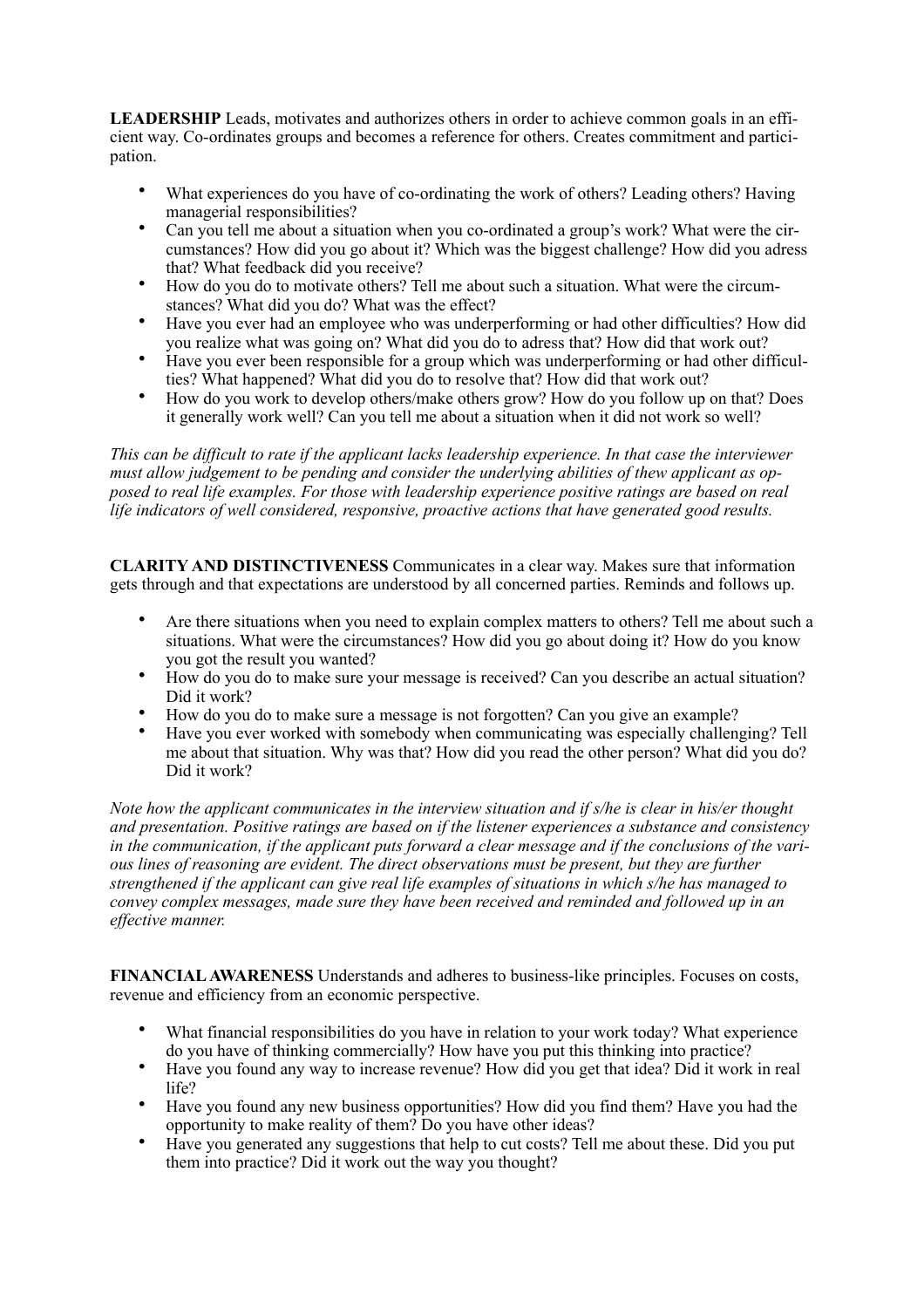• Which is the toughest financial challenge you have faced in your working life? What was the background here? How did you adress that situation? How did it work out?

*Positive ratings are based on understanding of financial and commercial principles outlined by the applicant and real life examples of how these can be translated into practice. This is enhanced by spontaneous comments by the applicant concerning commercial aspects in other parts of the interview. The complexity and magnitude of the examples should be considered. Results on analytical tests or relevant work samples may also play a role here.* 

**STRATEGIC** Thinks strategically and has a broad perspective on issues. Sees the long-term significance and wider consequences of things and adapts own decisions accordingly.

- In what way would you say you think strategically about work? Is that about your own work or the organisation as a whole? Can you give an example?
- Has this generated any suggestion from you? How did you get that idea? Have you put that forward? Has it been put into practice/has it been realized? What was the outcome?
- What time perspective do you have when you think about your work? What kind of strategy would you lay out for the future if it was your call?
- What are the most important challenges in your current line of work in the shorter term? In the long term? How do you think they should be adressed?

*Positive ratings are based, above all, on the applicant demonstrating an ability to reason about matters with a long term perspective and take into consideration a wide range of factors. This is in some part based on analytical ability, the ability to move between the conceptual and instrumental, and clarity of thought, but it is crucial where the applicant applies this ability and his/er attention. The positive rating is enhanced if the applicant spontaneously expresses this kind of reasoning. Consideration must be made for the extent to which long term thinking has been relevant given the applicants line of business and role, but also take into account that there is always some opportunity to think long term, i.e. regarding ones own professional development. Results on analytical tests and relevant work samples can also play a role here.* 

**JUDGEMENT** Makes correct adjustments and priorities. Balances complex information and different kinds of considerations and shows good judgement in statements, actions and decisions.

- Tell me about a situation when you faced a complicated decision and had to make a judgement call? What was that about? What was your reasoning? Did you gather any further information? Did you consult others? What was your reasoning? How did it go?
- Tell me about another situation when you had to make a difficult decision? How did you go about it? What was your thinking here? How did it work out?
- Have you ever made an error of judgement on something you consider important? What was that? What were the circumstances? What was your thinking? What was it that led to the mistaken judgement? With hindsight, what is your thinking on this?

*Positive ratings are based on the applicant showing a reflective and analytical approach and evidence that s/he truly applies him/herself. Note if there is real life evidence of good judgements and if there is evidence of erroneous judgements. These examples can come from the answers on the questions above and from the biographical interview, where the latter should not be underestimated or ignored. Results on analytical tests and relevant work samples can also play a role here.* 

**SEES THE BIG PICTURE** Shows ability to see the big picture and considers the larger perspective. Understands his/er role, but considers the benefit of the whole organisation when making decisions and in action.

• How would you describe your role? Which are the most important parts of you job? Which are your most important areas of responsibility? Who do you actually work for?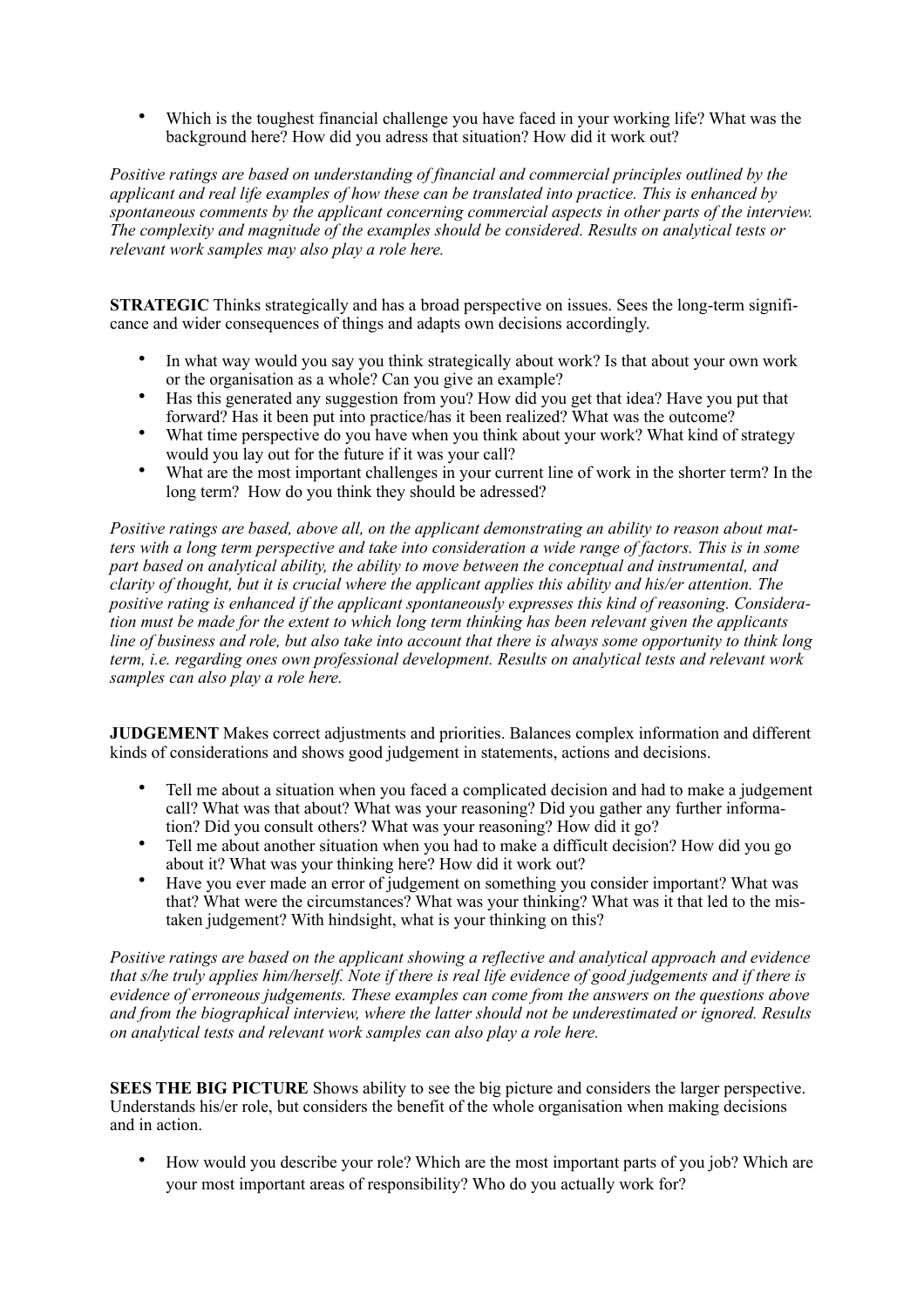- Are there any situations when considerations regarding you unit/responsibility can be pitched against the organisations as a whole? Can you describe such a situation? What were the circumstances? What was your reasoning? How did you deal with that? How did it work out?
- Have you ever been in a situation when demands placed on your role were at conflict with demands placed on the organisation as a whole? What was that about? What was your thinking? How did you handle the conflict of interests? How did that situation evolve? What is your view on that situation now, with hindsight?
- Have you ever felt that you did not quite manage to safeguard the interests of the organisation you worked for in the best way? Tell me about that situation? Why was that?

*Positive ratings are based on convincing examples where the long term needs of the organisation as a whole are prioritized above own or short term interests and a clear understanding of the part one plays in the big picture. Also listen for indirect signs of this in the applicants general orientation, where s/he spontaneously allocates his/er attention and awareness of this as expressed when discussing other issues.* 

**RESOLUTE** Takes rapid decisions and acts upon them, despite limited information or difficult circumstances. Shows good judgement under pressure.

- What kind of decisions do you make in your work today? Are they decisions you make fast or do you generally have time to consider them carefully?
- Can you tell me about a decision when you had to make a quick decision without having the full picture? What was that about? How did you go about making that decision? Did it work out well?
- Can you tell me about a situation when you had a more crucial decision to make. What was that about? How did you make that decision? How did that work out?
- Have you ever made a decision that did not turn out as well as you had hoped? How had you come to that decision? What did that result in? With hindsight, what is your thinking on that now?

*Here the interviewer must consider the complexity and time pressure in the decision making, as well as potentially considering examples of decision making that surfaced in the biographical interview. Positive ratings are made when there are real life examples of the applicants ability to make decisions also with regard to more more crucial matters when information is limited, balancing risks and generally achieving good results. Results on analytical tests and relevant work samples can also play a role here.* 

### **INTELLECTUAL ABILITIES**

**STRUCTURED** Plans, organizes and prioritizes the workload in an efficient way. Sets up and keeps time-frames.

- In what way to you need to plan and organize as part of your work today? How do go about doing that? Do you think it works well? Can you tell me about an occasion when it really worked.
- Tell me about a situation when you had an awful lot to do? How did you deal with that? How did it go?
- What kind of deadlines do you work against? Is it always possible to keep them? Can you tell me about an occasion when it was not possible? What happened? How did it work out in the end?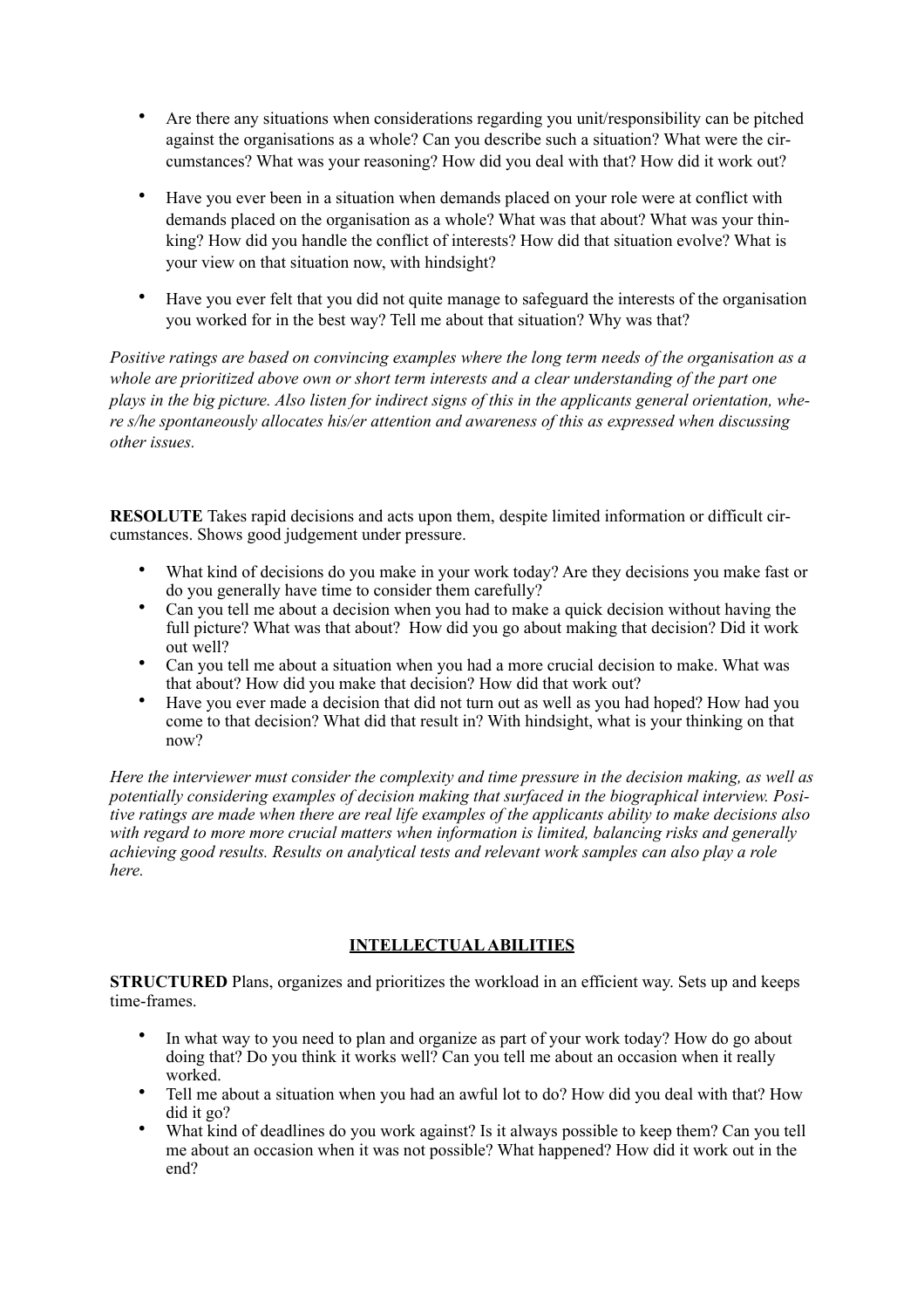• Has it ever happened to you that your planning went out the window? Why was that? How did that situation get resolved?

*Ratings can often be made both on direct and indirect observations, where positive ratings are based on a well balanced planning, order and method that that works also under pressure and the applicant demonstrates a god ability to prioritize. Results on relevant work samples can also play a role here.* 

**QUALITY CONSCIOUS** Is thorough and well aware of goals and standards of quality. Sets great importance upon these goals and standards being met.

- What does 'maintaining quality' mean to you in your work? How do you go about ensuring it? What is it you have to do to make sure quality standards are upheld?
- Can you tell me about a situation when it was difficult to uphold quality? Why was that? How did you work it out?
- Have you ever had to compromise with quality in order to keep a deadline? Why had that situation arisen? How did you handle it? How did it go? What did you learn from that?

*Assess if the person has an understanding of quality consciousness, makes this a priority and if there are real life examples that this affects the manner in which s/he conducts his/er work with a task appropriate balance between time and quality. Results on analytical tests and relevant work samples can also play a role here.* 

**CREATIVE** Often comes up with ideas and new approaches to work-related issues. Has an innovative way of thinking which can be put into practice and which leads to results.

- In what contexts can you generate new ideas or solutions? Can you tell me about a specific situation? How did you get that idea? Did it work out?
- Tell me about a situation when you had a really good idea? In what way was this new? Have you had the opportunity to realize it?
- Tell me about a situation when you questioned or challenged something which was commonly accepted? What was that about? What was your thinking? Where did that come from? What was the result?

*Positive ratings are only based on real life examples of ideas the applicant has generated him/herself, or clearly contributed to, that have led to actual results. Results on analytical tests and relevant work samples can also play a role here.* 

**SPECIALIZED KNOWLEDGE** Understands the specialized aspects of the work particularly well. Continually maintains the specialized knowledge. Is a resource of knowledge for others.

- Describe your professional expertise in your own words. Would you say this is a normal part of you profession or is there anything that stands out? What kind of problems does this knowledge help you adress?
- How do you do to keep up with developments in your area? Is that enough? Are there other things you could do to expand your professional expertise?
- Do others come to you for help or advice? What is that usually about? Can you give an example? Could you answer their question? What do you do when you do not know the answer?

*Positive ratings are made when the applicant attaches greater importance to his/er professional expertise than most and this has led to having more knowledge to offer others, or when there are indications that others use him/er to obtain knowledge/expertise.* 

**PROBLEM SOLVING ANALYTICAL ABILITY** Works well with complex issues. Analyzes and breaks down problems to its components and solves complicated problems.